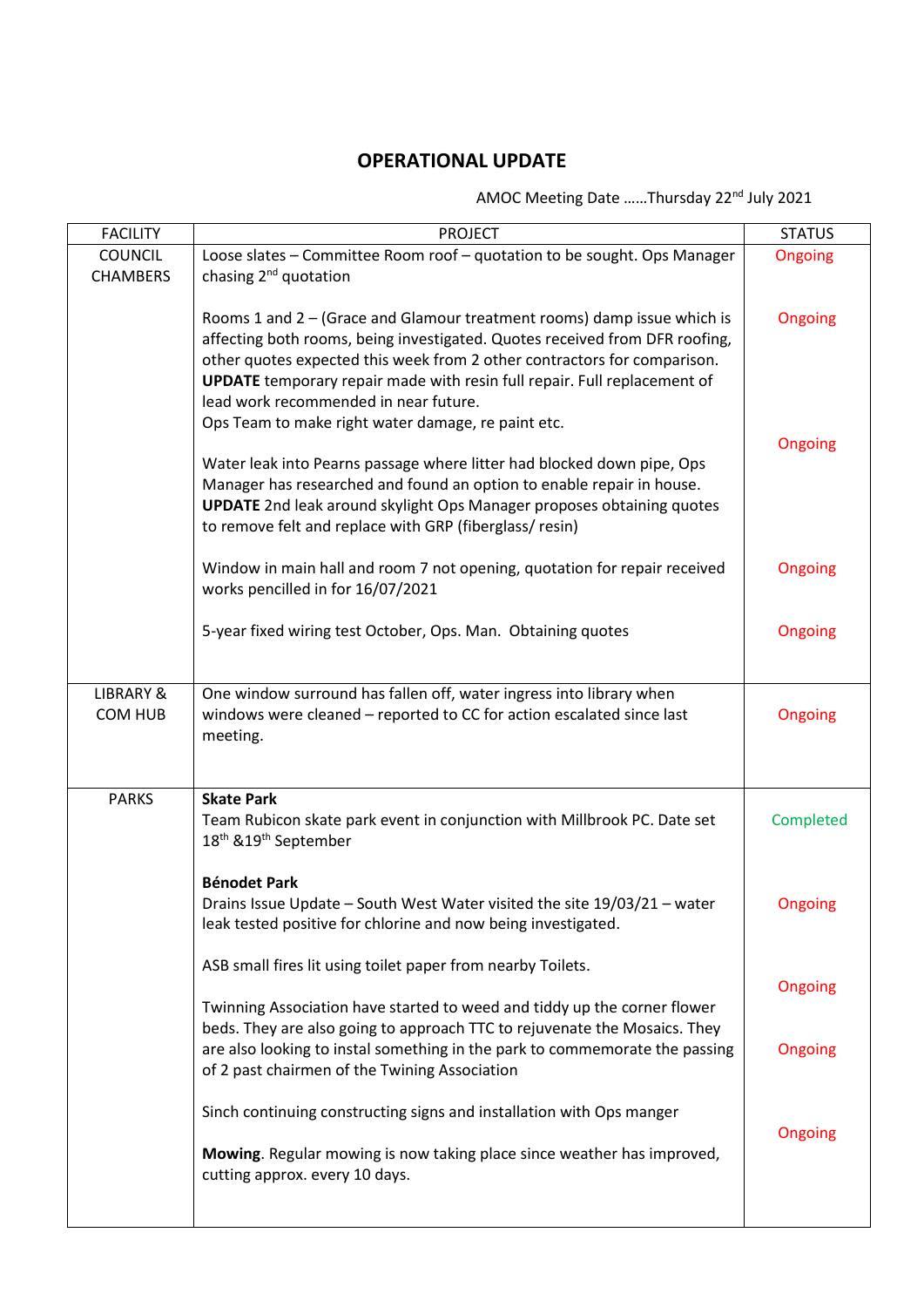|                     | Wall - in the past have considered installation of netting to prevent climbing                                                        | Ongoing   |
|---------------------|---------------------------------------------------------------------------------------------------------------------------------------|-----------|
|                     | - as coping stones being damaged.<br><b>Update</b> Awaiting research on liability for wall repairs.                                   |           |
|                     |                                                                                                                                       |           |
|                     | <b>Thanckes Park Play Park</b>                                                                                                        | Ongoing   |
|                     | More ASB and damage to the willow tunnel, FOTP repaired.                                                                              |           |
|                     | <b>Rendel Park</b>                                                                                                                    |           |
|                     | Report of cracks appearing between path and railings. Ops manger has                                                                  |           |
|                     | attended and does not think it poses an immediate risk.<br><b>Update</b> Tamar Crossings Staff are in discussion with CORMAC awaiting | Ongoing   |
|                     | report due September.                                                                                                                 |           |
|                     | A gift of a Palm tree for this area has been collected and is being looked                                                            |           |
|                     | after by the Ops team.                                                                                                                |           |
|                     | <b>Sparrow Park</b>                                                                                                                   |           |
|                     | Town sign meeting with Cornwall highways took place, a change was                                                                     | Ongoing   |
|                     | suggested to initial design to allow compliance with road furniture                                                                   |           |
|                     | legislation and simplify installation.                                                                                                |           |
|                     | <b>Cambridge Field</b>                                                                                                                |           |
|                     | 1 <sup>st</sup> hedge cut has happened                                                                                                | Ongoing   |
|                     | Replacement cradle swing installed                                                                                                    |           |
|                     | <b>Tennis Courts</b>                                                                                                                  |           |
|                     | Works on 2 <sup>nd</sup> phase of fencing given go ahead and POs issued                                                               | Ongoing   |
| <b>PUBLIC</b>       | Antony Road development - council agreed new drawing.                                                                                 | Ongoing   |
| <b>CONVENIENCES</b> |                                                                                                                                       |           |
|                     | Increase in amount of faecal matter that the evening caretaker has had to                                                             | Monitor   |
|                     | clean as the evening are getting lighter.                                                                                             |           |
|                     | Wallgate hand cleaning units in Benodet conveniences in need of service,                                                              |           |
|                     | only option is to sign up for 3-year servicing n which only covers minor                                                              |           |
|                     | repairs not parts or vandalism. After a conversation with the Chairman the                                                            | Ongoing   |
|                     | Ops manager is in discussions to see if it is feasible to replace with stainless<br>steel basins and hand driers.                     |           |
|                     |                                                                                                                                       |           |
| <b>ENFORCEMENT</b>  | Continuing - Operations Manager to undertake Enforcement training.                                                                    | Ongoing   |
|                     | Increased presence requested in Rendel Park and Defiance Field to support<br>antisocial behaviour and dog fouling.                    |           |
| <b>JAPANESE</b>     | Operations Manager to work with Operations team - support available from                                                              | Ongoing   |
| KNOTWEED            | Cllr Spurling. Ops Manager and R. Austin have reviewed the sites and will be                                                          |           |
|                     | carrying out 1 <sup>st</sup> spray - Carried out in early July                                                                        |           |
| <b>BENCHES</b>      | Regular cleaning now in progress                                                                                                      | Ongoing   |
|                     |                                                                                                                                       |           |
| <b>FOOTPATHS</b>    | Footpath between the Mill and Chestnut Playpark cut by Ops team.                                                                      | Completed |
|                     | Contractors instructed to carry out cut of HMS Raleigh to St John footpath                                                            | Ongoing   |
|                     | and apply Herbicide to St James Road to Carbeile Road footpath.                                                                       |           |
|                     |                                                                                                                                       |           |